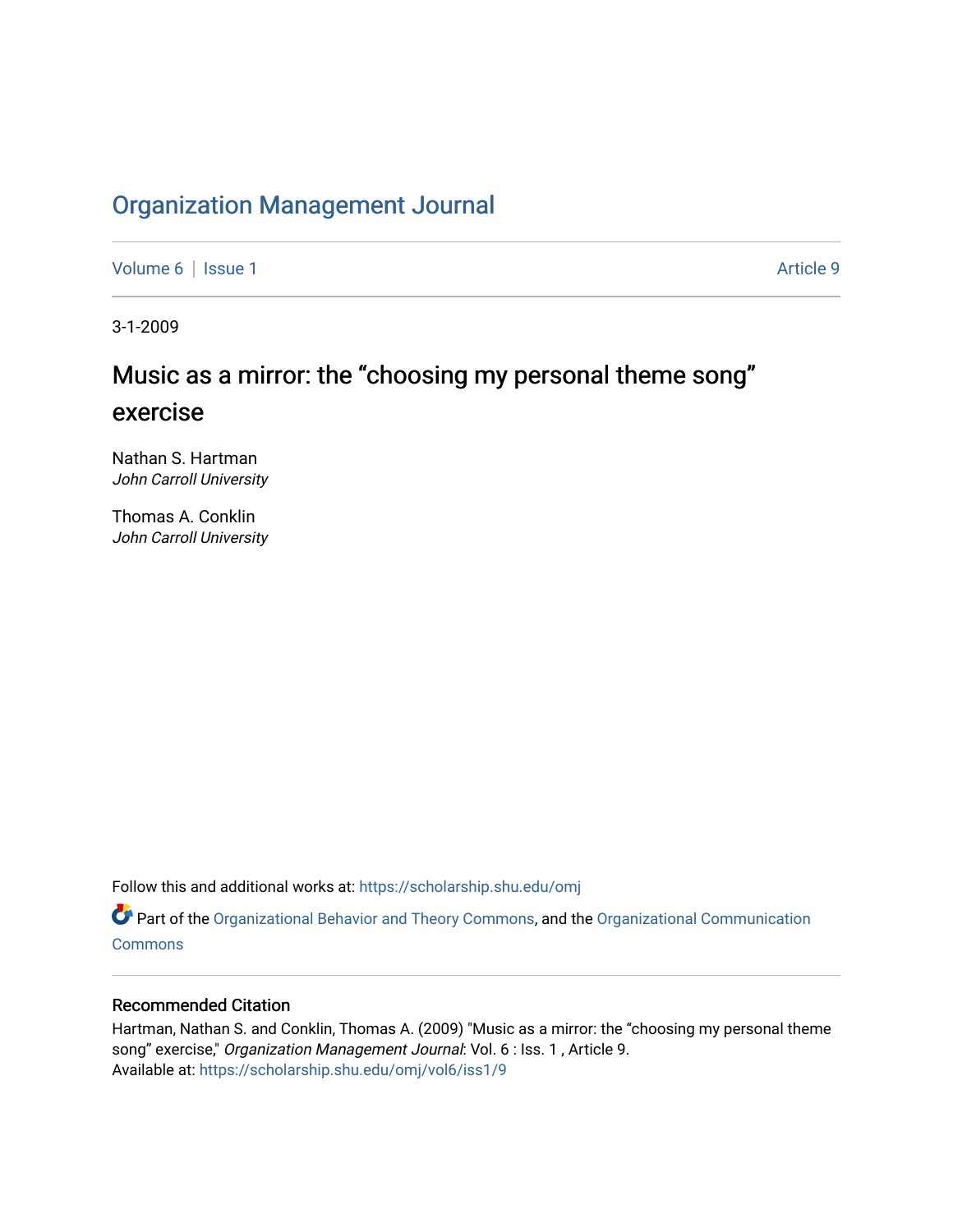Teaching and Learning

# Music as a mirror: the ''choosing my personal theme song'' exercise

## Nathan S Hartman and Thomas A Conklin

Department of Management, Marketing, & Logistics, John Carroll University, University Heights, OH 44118, USA

Correspondence: Nathan S Hartman, John Carroll University, Department of Management, Marketing, & Logistics, 20700 North Park Blvd, University Heights, OH 44118. Tel: 216-397-4424; Fax: 216-397-4724; E-mail: nhartman@jcu.edu

Organization Management Journal

#### Abstract

When asked to describe their strengths people rarely refer to their natural knowledge, skills, abilities, and talents. From this we may assume that many are unaware of their individual strengths or at the very least take them for granted. Music lyrics are particularly salient symbols available in the minds of students and can be powerful tools for learning more about themselves and others. This knowledge is valuable as they continue in their own personal evolution as they discern greater distinctions between themselves and the world around them. The interactive exercise presented here uses music to help students look in the 'mirror,' reflect on their observations, and increase their self-awareness. Organization Management Journal (2009) 6, 48–57. doi:10.1057/omj.2009.7

Keywords: self-awareness; music; exercise; personality

For many researchers, self-awareness is considered a cornerstone of solid human relations regardless of domain. For centuries, the maxim ''know yourself'' (Laertius and Yonge, 2006) has been at the heart of good human interaction. Maslow (1962) considers selfawareness an enigma in that while we desire to know more about ourselves, we simultaneously avoid that knowledge and what it might mean for us. Self-knowledge that conflicts with our current state of self-awareness can create internal conflict and compel us to reconcile that new knowledge with inaccurate self-perceptions. Numerous tools and techniques have been developed to enlarge and enlighten our sense of self. While not an exhaustive list, these include group techniques, mediation, psychoanalysis, transactional analysis, a whole host of inventories such as the Myers Briggs Type Indicator (Myers and McCauley, 1985), and the Learning Styles Inventory (Kolb, 1985) as well as more clinical tools such as the Minnesota Multiphasic Personality Inventory (Butcher et al., 1989) and the 16 PF (Cattell et al., 1970). These instruments enable us to gather a greater understanding of self, powerful introspection, and a deeper perspective of who we are becoming.

Life is rich with opportunities to see ourselves reflected back to us in a circular, hermeneutical, and recursive way that grows our knowledge. Aristotle wrote: ''Words spoken are symbols or signs of affections or impressions of the soul" (1938: 115) and give us insights about who we are and our unique contribution to our world and work. By this very same notion, we can gather a greater appreciation of others and the diversity present within the rest of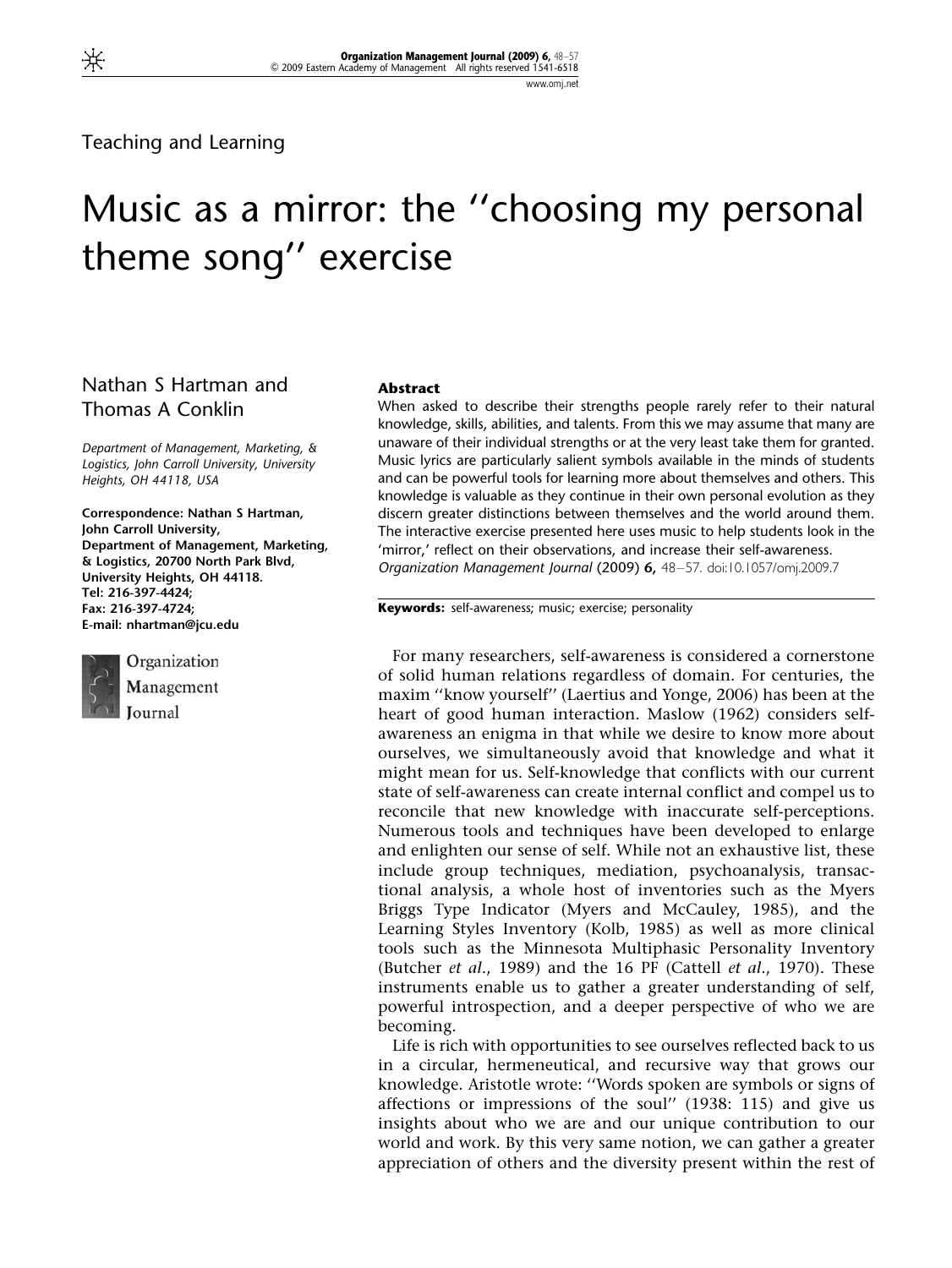the world. For example, when looking in a mirror we see the physical features we have in common to those of the same gender, race, and age. At the same time we can identify those features that are unique to us and separate from others. Obtaining selfawareness enables us to simultaneously see our connections to others and their unique potential.

Personal growth exercises that use interactive learning combined with individual reflection are particularly effective ''mirrors'' of our self. In the classroom, the interactive approach leads students to engage in processes where knowledge is created through the transformation of experiences into sources of learning. Subsequent reflection on those experiences facilitates deeper learning through linking concepts with that experience (Kolb, 1984). Similar approaches to learning can be found in the management literature. For example, Chavez and Ge (2007) asked students to answer questions about a story intended to make the students aware of their attributions and how they are influenced by automatic stereotyping. Dungan and Mundhenk (2006) asked students to complete self-assessments of their behavior in self-directed classroom exercises as a way to gain a more objective view of their strengths, and weaknesses. These examples also highlight the opportunities teachers have to serve students in ways that help them better see themselves and achieve greater self-knowledge. The interactive exercise presented here uses music to help students look in the ''mirror,'' reflect on their observations, and increase their self-awareness. This awareness may well serve students as they attempt to match their personality and values with career and life choices.

#### Mirrors and metaphors described

Art can be used metaphorically to describe human experience. Fairfield and London (2003) described a semester long group's process activity using language particular to the attributes of music such as melody, harmony, dynamics, tempo, and rhythm. They used music to metaphorically help the instructor and students better understand teams and classroom issues. The institution of these metaphors offered a better view of experiences thereby allowing a ''more literal analysis'' (p. 654) to take place. Other art-based metaphors have been shown to be powerful sources of insight (Srivastva and Barrett, 1988; Barrett and Cooperrider, 1990). For example, poetry – music's cousin – has been used as a powerful medium to help students understand work and life. It has also been used along with the visual arts to build emotional intelligence (Goleman, 1997; Boyatzis et al., 2002; Morris et al., 2005). Morris et al. (2005) claimed that these metaphors can ''stimulate imagination and trigger mental images [and] provide a rich context for helping students develop greater emotion awareness'' (p. 889). Bilimoria (1999) chose to spend her words in the ''Editor's Corner'' of the Journal of Management Education imploring management educators to attend to the ''affective, aesthetic, intuitive and evocative aspects of organizations and work'' (p. 465). Her call was to invoke the ''passion and poetry'' of human experience in creating ''a sense of identity, purpose, and contribution, that generate genuine enthusiasm and excitement  $\ldots$  and give rise to a deep sense of connection'' (p. 465). Finally, she asked readers/ professors to consider the potential contribution to personal and professional growth of adding passion and poetry to their lives and curricula.

Photography is a self-reflective and inclusive pedagogy at the heart of writing by Chio and Fandt (2007). They used the action research methodology of photovoice in the classroom as a means of translating the theoretical component of a diverse classroom to the practical demands of students. The method used the art of photography as a means of bridging the gap between ''experts and nonexperts'' (p. 486). Photovoice gives ''active voice'' (p. 486) to those who are often the target of knowledge creation and ''values the knowledge put forth by people as a vital source of expertise'' (Wang and Burris, 1997: 372 as cited by Chio and Fandt, 2007: 486). Here the lens becomes the literal and metaphoric interpretive apparatus whereby participants project themselves into and onto the world. Those images that seemed salient, important, and relevant were chosen by the participants and not delivered to them by another person with more position power. As a result, the self of the ''photographer'' may be seen in part through the selected photographs taken by that self. Pictures were at the heart of another exercise as described by Pineda (1999) who leverages the tried and true practice of conference poster sessions as an outlet for student expression. In this approach students were relieved of the anxiety that often accompanies their traditional in-class presentations. Constructed as a poster session, students could move freely among the various posters engaging in small group dialogue that is often much more interactive. How students chose to create their posters, what was emphasized, and how it was displayed all offer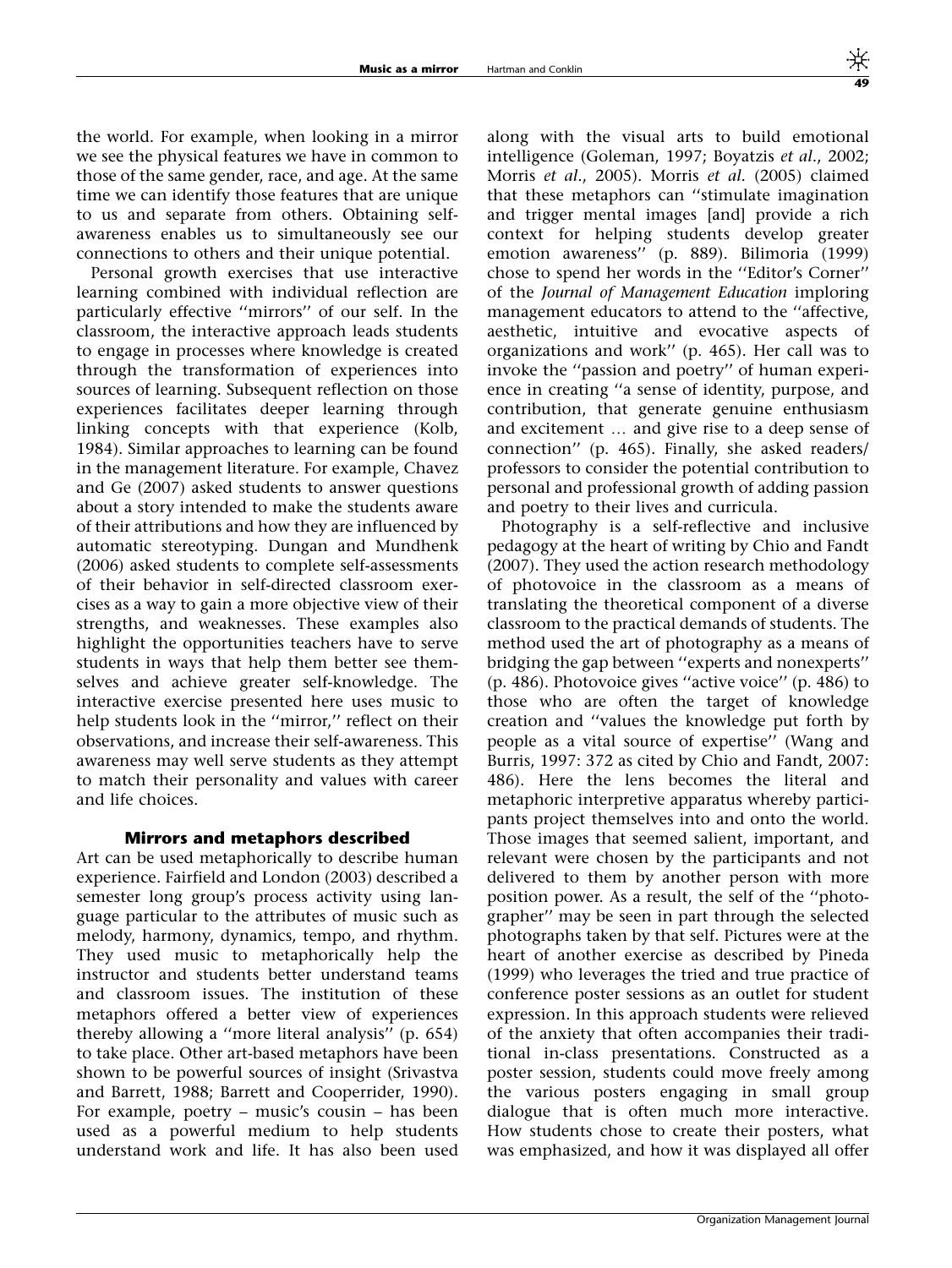greater degrees of freedom to the student. Outlets for the expression of their self-broaden well beyond the limiting confines of the traditional Power Point presentation.

Among the available types of art, music is one of the most powerful because it can move the human spirit in emotional and physiological ways. Storr (1999) says autonomic physiological processes such as pulse rate, respiratory rate, pupil dilation, and galvanic skin response are impacted by musical rhythm. According to Storr music is woven into the very fabric of what it means to be human. He described various ways in which music insinuates itself into lives and psyches by citing multiple instances in history and traditional human relations (e.g., graduation, wedding ceremonies, football half-time shows) where melodic use of language may be present. He also explained the unavoidable tendency of humans to move physically when listening to music.

Poetry, music, and art all serve as ''mirrors'' through which students can project and interpret their lives in ways that are less direct and thereby less threatening should unanticipated and negative results occur. The likelihood that people will project themselves onto abstract and ambiguous stimuli has been well documented in the use of classic projection techniques in psychoanalysis such as the thematic apperception test (TAT) and the Rorschach inkblot test (Murray, 1943; Rorschach, 1921/1942). Similar to Fairfield and London's (2003) model demonstrating how students gain a new perspective through the metaphor of music, the ''Choosing My Personal Theme Song'' exercise described in this paper provides another ambiguous medium through which students may interpret themselves to gain a greater understanding of self through that recursive process (see Figure 1). The self-selected songs stand as metaphors for at least part of the students' lives. Something within the song resonates in such a way that it rises as a figure against the ground of their lives becoming their chosen theme. This theme song is viewed as a medium where feelings, emotions, values, dreams, fears, and hopes are expressed in words to a student who identifies with the message in the music. This may enable students who may be poorly equipped to express a similar personal message as eloquently and succinctly to discover and express something about their true self, through the use of that music's lyrics. Although each person's personality is unique, it can often be inferred from persistent patterns of behaviors, thoughts, or feelings.

This exercise helps illuminate some core aspect of personality and aids students in acquiring awareness and understanding in a nonthreatening way. It is similar in intent to projective tests like the TAT and Rorschach inkblots but is a teaching technique as opposed to a clinical tool. The exercise helps students gather a greater sense of their personal uniqueness and are better equips them to make choices that may lead to greater life satisfaction in the form of chosen major, higher performance in those classes that are related to that major, and their ultimate career path. Success with these choices is intimately connected to one's core selfevaluation according to Judge and Hurst (2007)



Figure 1 Model of music as metaphor.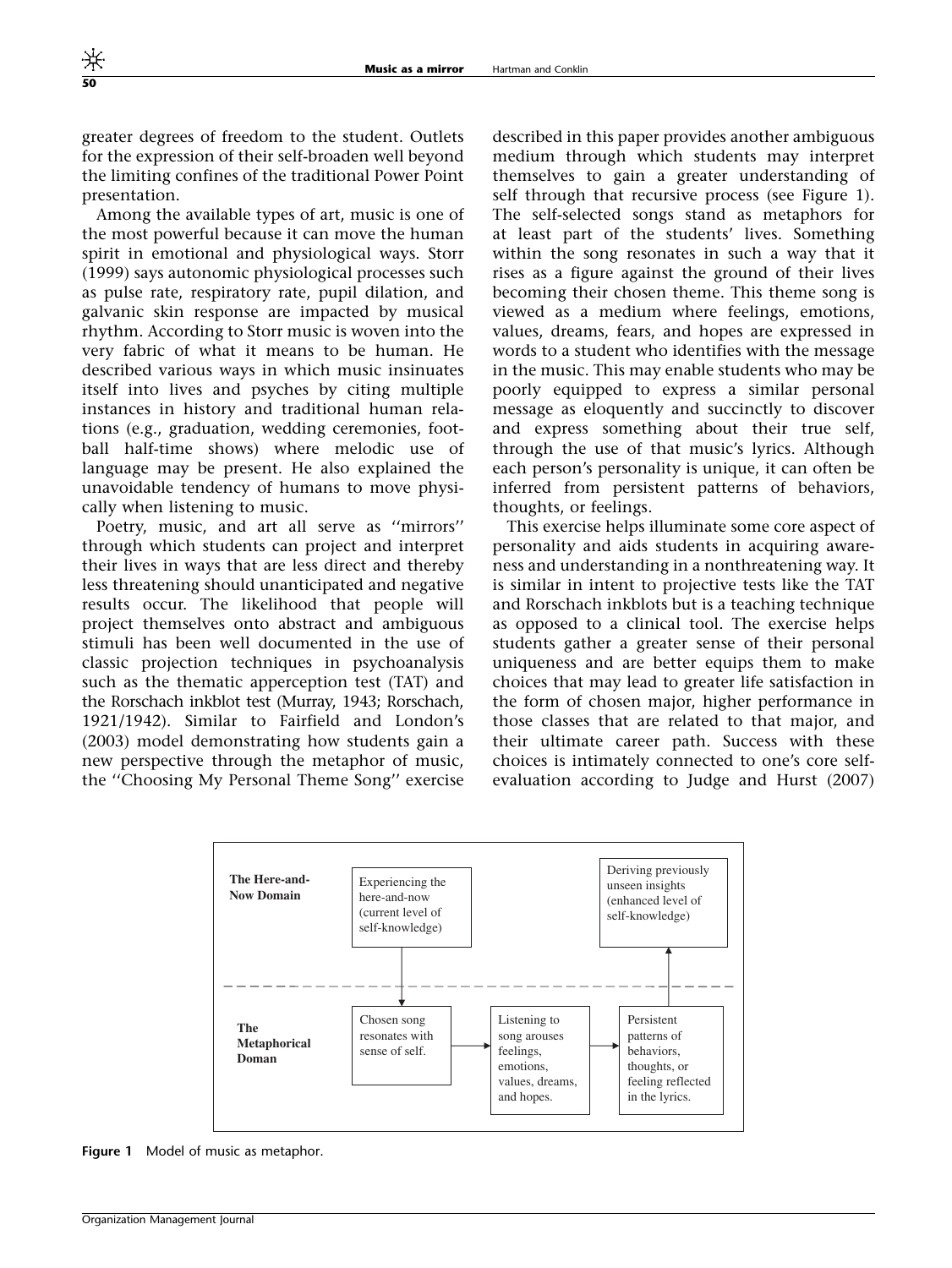who claim that increased self-knowledge results in more success and leads to increased self-esteem and self-efficacy. Emotional stability may also evolve from a greater understanding of the distinctive nature of who they are and are becoming. This increase in self-knowledge advances awareness of diversity among their cohort as they begin to understand finer distinctions among what may appear to be similar individuals.

#### Learning goals

''Music as a Mirror: Choosing My Personal Theme Song'' has three goals:

- (1) to encourage participants to engage in self-exploration about their personality and unique qualities;
- (2) to discuss themselves with a peer group to uncover the commonalities and diversity within that peer group; and
- (3) to discuss the relationship between self-awareness, personality, and the appropriate career choice.

#### Appropriate context for use

This exercise can be used in any classroom or training situation where personality, self-awareness, or managing diversity is a topic of discussion. Other areas that can be engaged through this exercise are leadership, motivation, teams, person-job match, and interpersonal communication. This exercise may be particularly helpful as an ''ice-breaker'' for newly formed project teams or classes. For this reason it may be best to complete this exercise early in the semester or training session when participants (and the instructor) are relatively unfamiliar with each others' idiosyncrasies. It has been used successfully with traditional undergraduate students who have had limited working experience.

Description of the exercise: ''Music as a Mirror: Choosing My Personal Theme Song.''

This exercise asks students to select a personal theme song that represents how they see themselves as reflected through the lyrics. Once selected, the exercise facilitates reflection on the diversity within the class through group discussions. Examples of songs previously selected by students are shown in Table 1.

#### Instructions for instructors

#### Preparation

This activity requires a preliminary set-up to avoid group discussions where only some students come to class prepared with a personal theme song and

|  | <b>Table 1</b> Representative Sample of Student Theme Songs |  |  |  |  |
|--|-------------------------------------------------------------|--|--|--|--|
|--|-------------------------------------------------------------|--|--|--|--|

| Artist                         | Song Title                         |  |
|--------------------------------|------------------------------------|--|
| 311                            | Life's Not a Race                  |  |
| AC/DC                          | Ride On                            |  |
| <b>Billy Joel</b>              | Uptown Girl                        |  |
| Bob Dylan                      | Like a Rolling Stone               |  |
| Christina Aquilera             | Soar                               |  |
| Circle Jerks                   | <b>Question Authority</b>          |  |
| Coldplay                       | Don't Panic                        |  |
| Dave Mattews Band              | One Sweet World                    |  |
| Des'ree                        | Gotta Be                           |  |
| Don Henley                     | 'My Thanksgiving'                  |  |
| Donnie McClurkin               | We fall down                       |  |
| Frank Sinatra                  | High Hopes                         |  |
| Frank Sinatra                  | My Way                             |  |
| Gorillaz                       | Clint Eastwood                     |  |
| Hoobastank                     | The First of Me                    |  |
| <b>Isley Brothers</b>          | Shout!                             |  |
| Jamie Foxx                     | <i><u><b>Unpredictable</b></u></i> |  |
| Kenny Chesney                  | Where the Green Grass Grows        |  |
| Lynyrd Skynyrd                 | Freebird                           |  |
| Lynyrd Skynyrd                 | Simple Man                         |  |
| <b>Mighty Mighty Bosstones</b> | Impression That I Get              |  |
| OutKast                        | Hey Ya                             |  |
| Queen                          | I Want it All                      |  |
| Joe Esposito                   | You're the Best Around             |  |
| Third Eye Blind                | Camouflage                         |  |
| <b>Tim McGraw</b>              | Live like you were Dying           |  |
| <b>Tony Bennett</b>            | Rags to Riches                     |  |
| U2                             | <b>Beautiful Day</b>               |  |
| Wyclef Jean                    | Gone Till November                 |  |

some reflection on their personality. The assignment worksheet (see Appendix A) prompts them to select a personal theme song and to answer some short questions about their selection before class. The worksheet can be posted online using Blackboard's survey manager, for example, to determine the number of students who have completed the assignment before class. In using the exercise, 60% of students reported spending 15–45 min selecting a personal theme song and completing the worksheet, 30% reported spending between 1–2 h and 10% reported taking more than 2 h to select their song and complete the worksheet.

#### Approximate timing

The approximate timing for each of the activities is provided below. The exercise was originally created for a 75 min class, but it can easily be adapted to classes of different durations by dividing or shortening activities.

1. Introduction of assignment: 5 min in the session before day of exercise.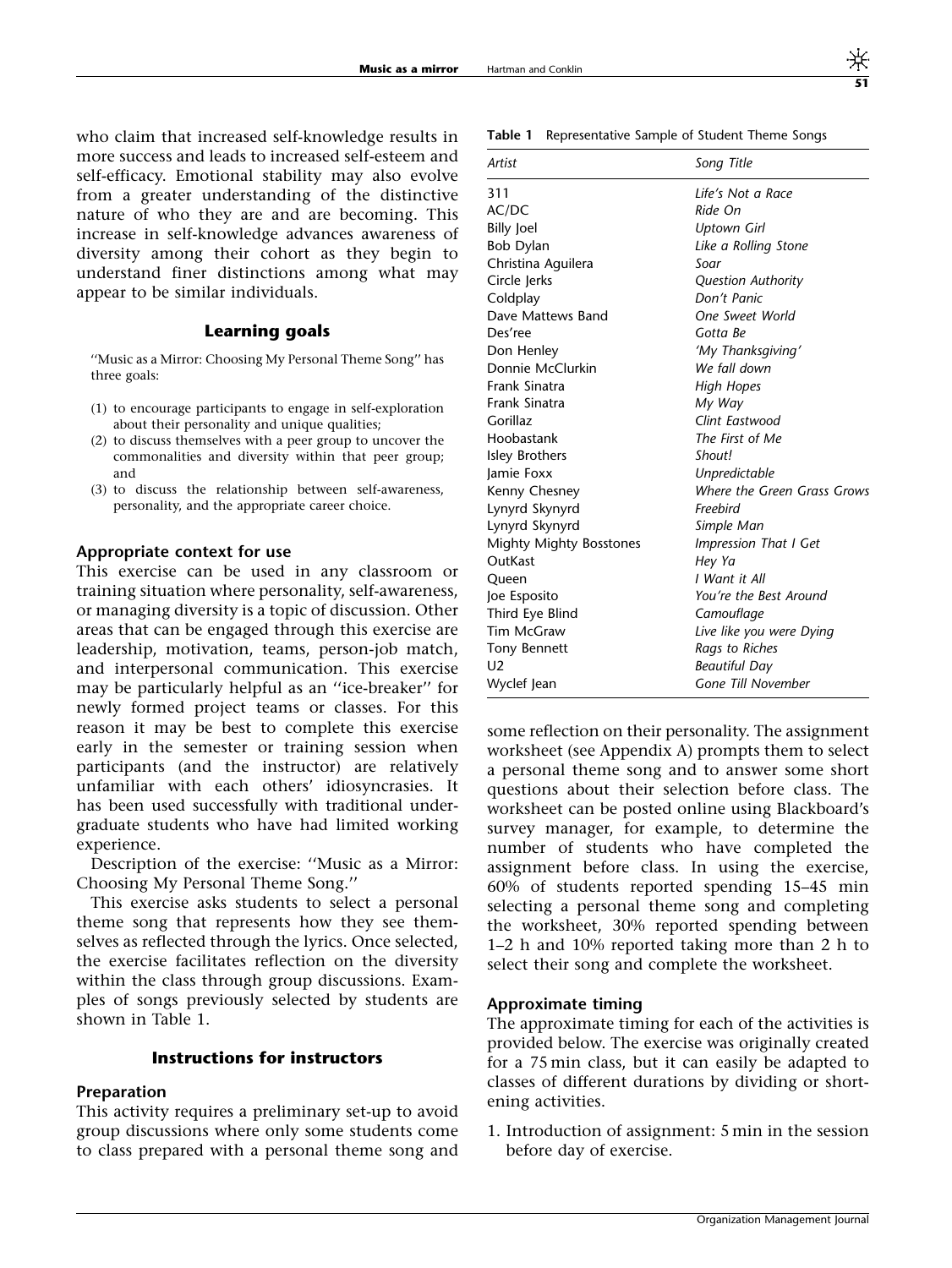52

- 2. Group discussions: 20 min.
- 3. Group member introductions: 10–15 min.
- 4. Class discussion: 10–20 min.

#### **Procedures**

Step 1. (5 min) Introduction of assignment (session before day of exercise). At the end of this class session participants are given a worksheet and asked to spend some time choosing their personal theme song before completing it. Students should complete the worksheet by 5 pm on the day before the next class. It has been helpful to suggest that responses be PG-13 as they will be used for group discussion in class. While students are requested come to class with an identified theme song, they are also asked to bring a particularly meaningful excerpt of that song's lyrics to capture the essence of who they are.

Step 2. (20 min, day of exercise) The students are divided into groups of three to five members and are asked to select someone in the group to take notes. Each student is asked to present his or her personal theme song to the small group and explain how it represents them. Once students are in groups they are provided this brief summary:

''Each of you will be asked to present yourself to the group. This assignment is similar to an interview, in that you are asked to describe who you are. A common interview question might be ''Tell me about yourself.'' Each person should at minimum tell the group their personal theme song and why they chose that song to represent them; present the lyrics of the song that captures they essence of who they are, the career track they might like to pursue after graduation, and what aspects of that career appeal to them; and give a positive example of how their past behavior is reflected in the song. The notetaker should record comments on each person. When all groups have completed this step, someone from each group will be asked to introduce the individual group members to the rest of the class.''

Before the students begin their discussion, it may be helpful for instructors to model the desired behavior by briefly presenting their personal theme song to the class and indicate why it is indicative of their personality.

Step 3. After 5–8 min of small group discussion, the following questions are written on the board:

''As a group:

- $\bullet$  Identify how each person in the group is unique.
- Identify how each person in the group is similar."

After an additional 2–3 min, the following is added: ''Please select someone in the group to:

 $\bullet$  Introduce

- $\bullet$  each person
- their song
- how it reflects them and the career they are interested in; and
- **Identify** 
	- $\circ$  how each person in the group is unique
	- $\circ$  how each person in the group is similar
	- $\circ$  examples of past behavior that is reflected in the song.''

Requiring one person to introduce the group members to the class saves time over rotating this responsibility among group members.

Step 4. (10 min). The identified representative of each group makes a brief presentation of the qualitative findings about the personalities of the members. Presenters are encouraged to highlight similarities and differences within the group.

Step 5. (10 min). The instructor should debrief and summarize key findings and link them to the ideas of diversity and uniqueness. Possible discussion questions from the instructor after all group presentations are complete include:

- What was it like hearing someone else describe you and your personality?
- If I was an interviewer and I just interviewed each person in this class what would I have learned? [This is a good time to discuss the importance of clearly expressing our unique abilities in a job interview.]
	- Would I find similarities? If so, what?
	- Would I find diversity? If so, what?
	- Would I know how each person is unique?
- Who had problems with explaining how their song represented them or what kind of career they want to pursue?

#### Guidelines for discussion

A student selecting their own personal theme song should increase their self-awareness; however, much of understanding is relative to context. To broaden their context of understanding, the class is encouraged to provide a discussion summarizing some of the unique findings among class members allowing individual students to identify similar and unique traits within their peer group. To further increase the context, other discussions include the personality, job, and organization match model shown below in Figure 2. This highlights the idea that their attraction to future career and organization choices tends to be related to their interests,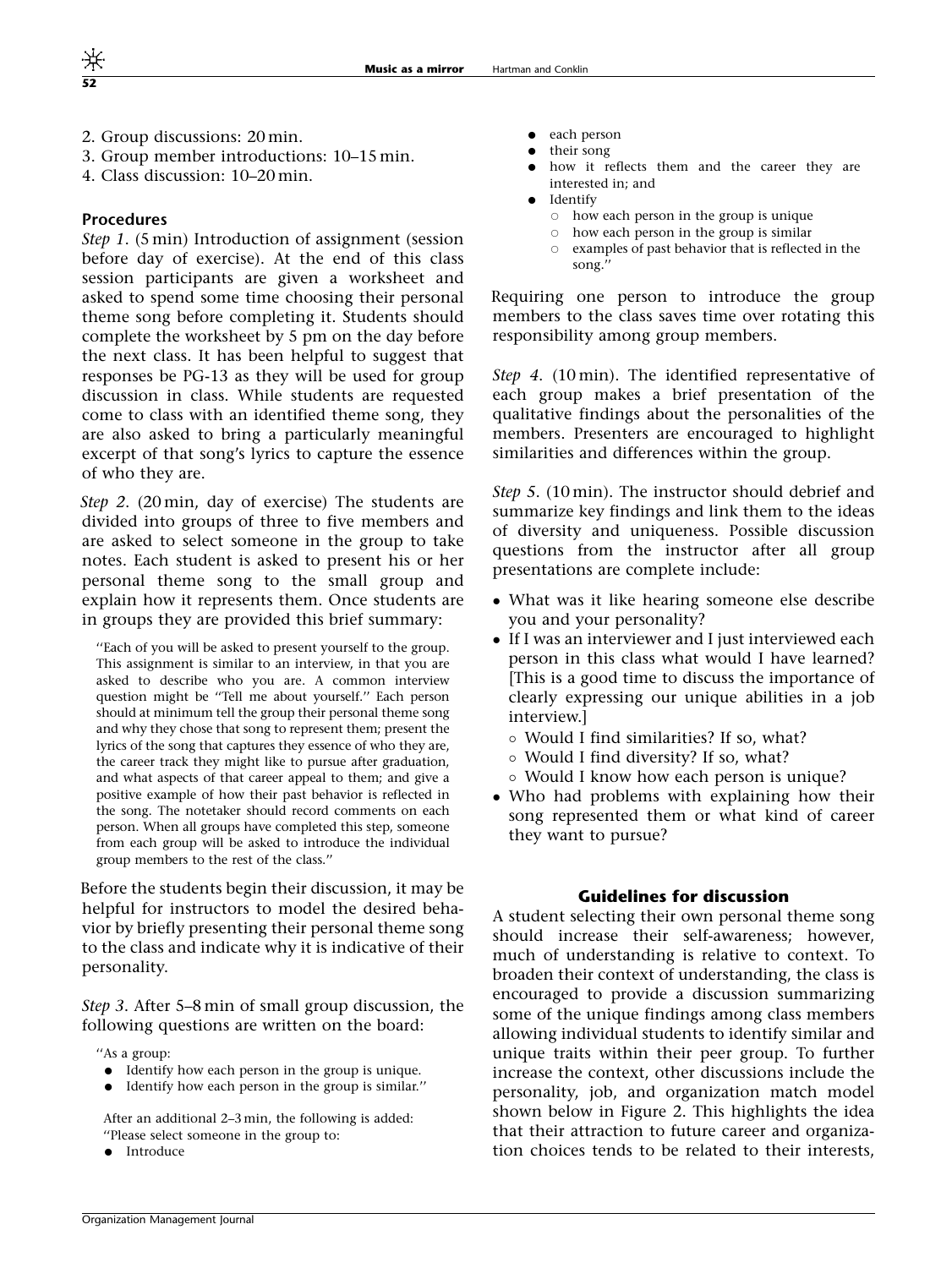

Figure 2 Person-job match.

and personalities (Judge and Cable, 1997). As future employees they will have better personal outcomes in terms of job satisfaction when their career and the culture of the organization they work for matches their personality. Organizations also benefit from personality, job, and organizational culture matches in terms of reduced turnover and higher performance (Holland, 1996; Kristof, 1996).

In relation to this exercise it is important to show that people enjoy those work environments where there is a good fit between their personality type and the characteristics of the work environment (Holland, 1996; Judge and Cable, 1997). This can be a particularly salient example for students. Sheila Curran, Fannie Mitchell Executive Director of the Career Center at Duke University, completed a survey of Duke's class of 2001 on their career and job choices in the 5 years since graduating. She found ''92% of the class was initially satisfied with their post-graduation career choice, 36% changed jobs in the first year. Five years after graduation, 83% work for a different organization and 43% have changed careers at least once.'' Additionally, nearly one in four graduates cited ''lack of a good fit'' as the reason for changing careers (New Graduates, 2007). This discussion encourages students to think more deeply about the types of corporate cultures and careers that best match their personality. It may also be interesting to discuss how people with different personalities could be satisfied in the same job. For example, introverted and conscientious accountants may prefer to work in an environment with little interpersonal interaction and a lot of data analysis. By comparison, extroverted and conscientious accountants may prefer to work in an environment where they conduct a minimal amount of data analysis and instead talk with clients to increase contracts. Examples like these help students see that there are several jobs within any career path and demonstrate to them that people have preferences about how and where they would like to work.

Another possible discussion point is about how personality differences can make communication and working together difficult which helps students appreciate the breadth and depth of human diversity. Many discussions on diversity are connected to race and gender, but a discussion of personality differences and even differences in music preferences represents more subtle dimensions of the uniqueness of each person (i.e., within group diversity). However, differences can also be points of commonality. While everyone at the end of this exercise has a unique personal theme song which reflects differences, still, a common thread unites them in their shared appreciation of music in general and often common genres that span class members.

Anonymously playing different student's songs at the beginning of each class session while showing their excerpt on why this song represented them in an overhead is another approach that has been used to discuss this exercise over the semester. A small group discussion follows in terms of what it means for the group. These conversations help increase students' understanding of self and their appreciation of what may be the more subtle dimensions of diversity, especially as they relate to personality or personal style. It may be possible to find videos of the songs on YouTube (www.youtube.com) and provide the links to them through Blackboard. The video format provides another layer of richness to the songs delivery as well as a powerful artifact of the experience and the course.

#### Evidence of the effectiveness of the exercise

Student feedback on this assessment was formally solicited after the exercise was completed on several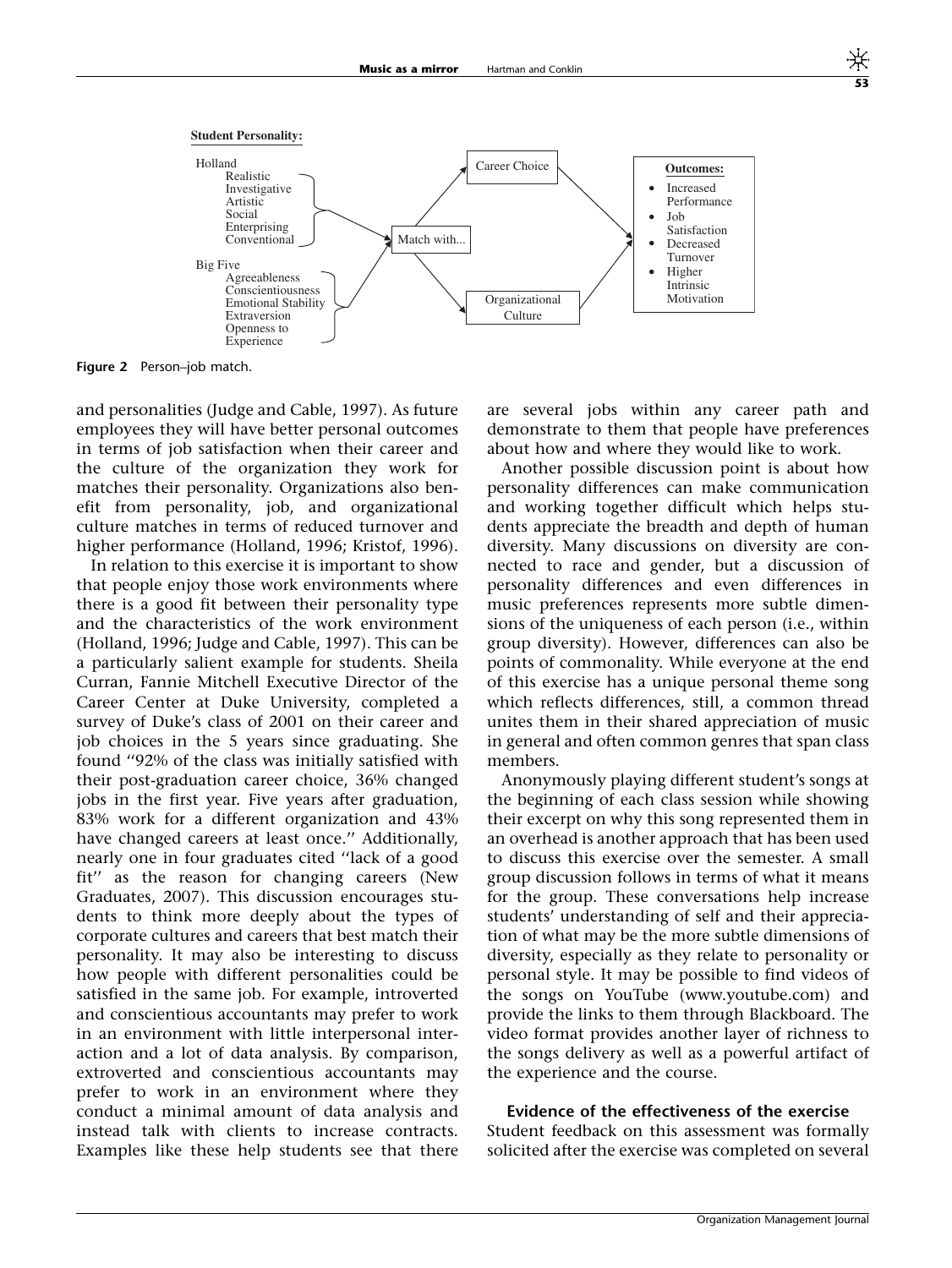occasions (see Appendix B). The overwhelming consensus of the feedback suggested that the students found the exercise entertaining and useful. Many of their comments aligned well with the learning objectives of this exercise: it encouraged participants to engage in self-exploration about personality and their unique qualities; it provided an outlet for them to discuss themselves with a peer group and uncover commonalities and diversity within their peer group; and finally, it facilitated discussion about the relationship between selfawareness, personality, and choosing the appropriate career choice. In addition, several students indicated that this was a unique classroom experience, which helped them become more familiar with each other and build a more relaxed classroom environment. A summary of responses to an open ended questionnaire is provided in Appendix C.

#### Suggestions for handling difficulties in delivery and debrief

**Genre of songs.** Occasionally students are unable to think of one particular song that captures who they believe they are, and instead have a genre of music that reflects their core personality. An example of this is a woman who declared religious or spiritual music traditionally associated with church life as the music that most accurately portrayed her personality. In these instances, it is helpful to let these students work from their understanding of what it is about that type of music that reflects their core rather than trying to push them to dig deeper into their own confusion. Since the music and the student reflect one another, it is just as likely that a particular genre will increase self-awareness and the subtle differences of self compared to others.

Songs that reflect deeper pathology. There have been a couple of instances where a student has identified music that possibly reflects deeper psychological and personal difficulties. This assessment must be made by the professor who may be untrained in detecting and diagnosing difficulties in adjustment. As such, she bears responsibility in approaching the student and shepherding him to the appropriate services on campus. Because of this potential, it is important for instructors who use this exercise to be sensitive to issues such as these and be aware of sources of help and support for these students if and when they should arise.

Delivery. Although this assignment is applicable to a variety of courses and contexts, some readers might benefit from alternative methods for delivering this exercise. An alternative might be to have students complete the assignment on an individual basis and then write a short reflection paper on how their theme song reflects their personality. A second alternative would be to broaden the types of media used to reflect their personality. For example, students might also enjoy selecting a favorite movie, animal, holiday, or car. Another possibility would be to eliminate the discussion about career choice and focus more deeply on how each member is unique and similar.

The exercise could be reflected on by students through an interpretive lens using probing questions such as: ''What did you learn about yourself from this exercise?'' and ''What did you learn about others from this exercise?''

#### Limitations

This exercise has only been initiated in the opening days of a semester and it is unknown how it might transpire were it to be facilitated at mid-semester or beyond. By conducting the exercise later in the semester, the students and teacher would have gained greater familiarity with one another and most likely would have increased their comfort in working together. This increase in familiarity could similarly increase the quality and personal depth of the sharing that takes place in the small group dialogue sessions thereby enriching the experience for all participants. These researchers intend to initiate this practice to determine the differences in quality of dialogue.

The exercise has the potential to show change over the course of a semester if it were performed on multiple occasions, in essence conducting a repeated measures approach to self knowledge. In the current version, the process yields a great deal of convergence in terms of what the students share about themselves and great similarity across students regarding their responses to the debrief questions. Multiple iterations of the process may show incremental increases in the depth of the personal revelation. One could imagine that this may lead to finer distinctions among the group thereby underscoring the diversity among what appear to be a homogenized, 95% white, upper middle class, student population at our institution.

As practiced, no extra credit points are given for taking part in this exercise. However, this alternative might encourage participation even though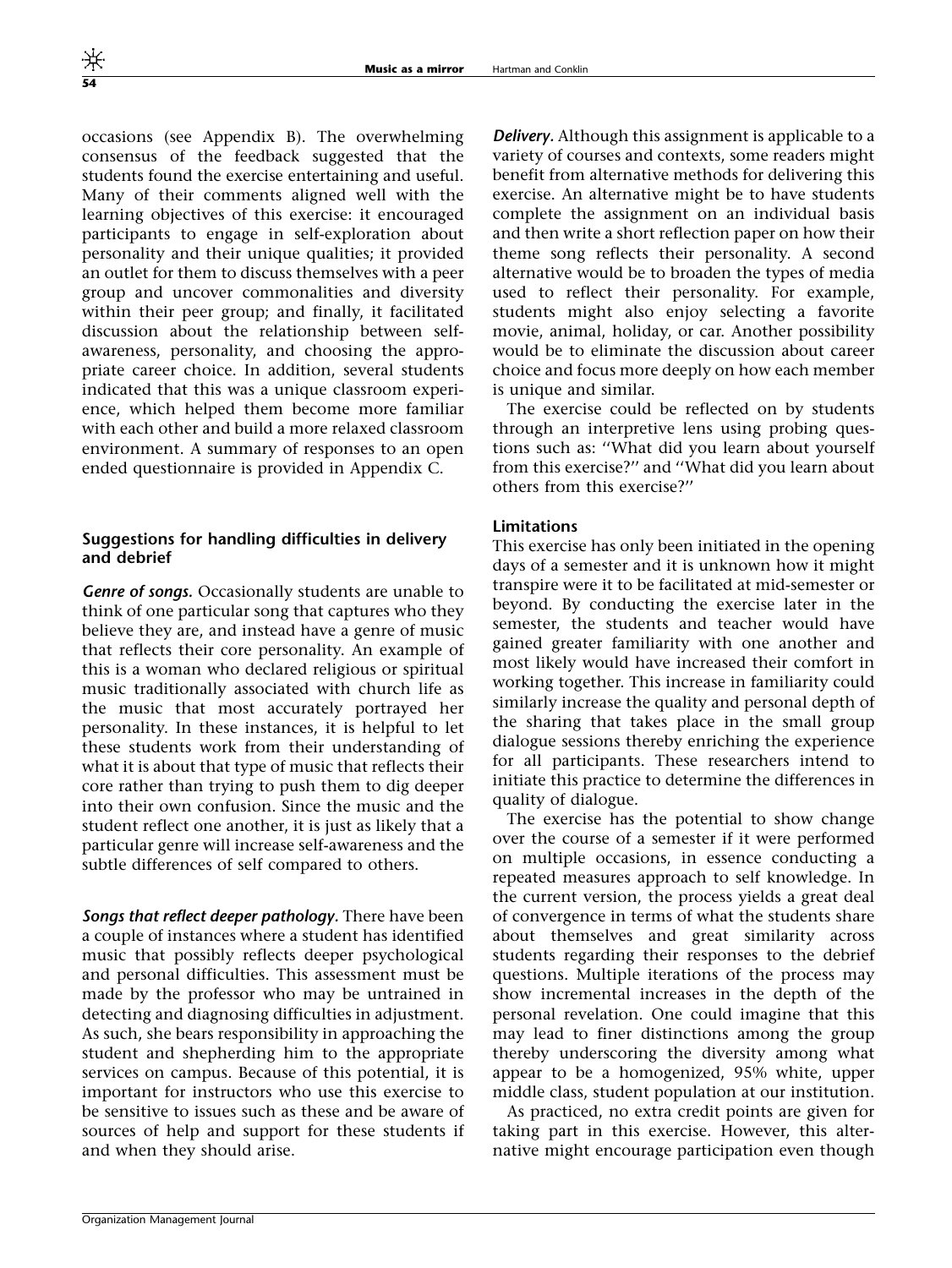it may introduce some bias. Students may enter into the exercise simply as a means of gaining additional points while their sincere or genuine interest in its value becomes suspect.

#### Conclusion

Arnett (2002) has suggested students' experience with the process of globalization led them to develop a bicultural identity that combines their local identity with an identity liked to the global culture. While they have more recognition of heterogeneity in the world Arnett suggests they also experience increased identity confusion. Market researchers have identified this confusion and now actively try to sell to ''global teens'' (p. 6) because urban adolescents worldwide follow similar consumption patterns and have similar preferences for ''global brands'' (p. 6) of music, videos, T-shirts, soft drinks, and so on (United Nations Development Programme, 1998). As these ''global teens'' become college students, many struggle with the identity derived through globalization and the pressure to discover their true identity as they prepare themselves for life in the business world. It is in the business world where they are told that their ability to lead, manage, and collaborate with others is deeply affected by their ability to truly understand themselves and others (Litvin and Betters-Reed, 2005). By understanding one's self and what differentiates this self from others there is greater appreciation of the diversity among the group and greater appreciation of who members are becoming and how they are similar but also different in significant ways from their peers. The serendipitous by-product of this knowledge is that students also begin to understand what binds them together as a whole. This circular process helps students understand their personal competitive advantage (Porter, 1985) as they begin to consider leaving academic life to begin their careers. This knowledge is valuable as they continue in their own personal constructive-developmental evolution (Kegan, 1982) and discern greater distinctions between themselves and the world around them. This process is undertaken through meeting the students where they are through a self-selected song that they believe best reflects their core distinctions.

#### References

- Aristotle (1938). On Interpretation. Harold P. Cooke (trans.), pp. 111–179 in Aristotle, Volume 1. London, UK: Loeb Classical Library, William Heinemann.
- Arnett, J.J. (2002). The psychology of globalization. *American* Psychologist, 57: 774–783.
- Barrett, F.J. & Cooperrider, D.L. (1990). Generative metaphor intervention: A new approach to inter-group conflict. Journal of Applied Behavioral Science, 26: 223–244.
- Bilimoria, D. (1999). Management education's neglected charge: Inspiring passion and poetry. Journal of Management Education, 23: 464–466.
- Boyatzis, R.E., Stubbs, E.C. & Taylor, S.N. (2002). Learning cognitive and emotional intelligence competencies through graduate management education. Academy of Management Journal on Learning and Education, 1: 150–162.
- Butcher, J.N., Dahlstrom, W.G., Graham, J.R., Tellegen, A. & Kaemmer, B. (1989). Minnesota multiphasic personality inventory-2 (MMPI–2): Manual for administration and scoring. Minneapolis: University of Minnesota Press.
- Cattell, R.B., Eber, H.W. & Tatsuoka, M.M. (1970). Handbook for the sixteen personality factor questionnaire. Champaign, IL: Institute for Personality and Ability Testing.
- Chavez, C. & Ge, Y. (2007). Discovering the enemy within: An exercise in unintended thought. Organization Management Journal, 4: 87–110.
- Chio, V.C.M. & Fandt, P.M. (2007). Photovoice in the diversity classroom: Engagement, voice, and the eye/I of the camera. Journal of Management Education, 31: 484–504.
- Dungan, A.T. & Mundhenk, L.G. (2006). Student self-assessment: A tool for engaging management students in their learning. Organization Management Journal, 3: 54–73.
- Fairfield, K.D. & London, M. (2003). Tuning into the music of groups: A metaphor for team-based learning in

management education. Journal of Management Education, 27: 654–672.

- Goleman, D. (1997). Emotional intelligence. New York: Bantam. Holland, J.L. (1996). Exploring careers with a typology. American
- Psychologist, 51: 397–406.
- Judge, T.A. & Cable, D.M. (1997). Applicant personality, organizational culture, and organization attraction. Personnel Psychology, 50: 359–394.
- Judge, T.A. & Hurst, C. (2007). Capitalizing on one's advantages: Role of core self-evaluations. Journal of Applied Psychology, 92: 1212–1227.
- Kegan, R. (1982). The evolving self. Boston: Harvard University Press.
- Kolb, D.A. (1984). Experiential learning: Experience as the source of learning and development. Englewood Cliffs, NJ: Prentice-Hall.
- Kolb, D.A. (1985). The learning style inventory: Technical manual. Boston: McBer.
- Kristof, A.L. (1996). Person-organization fit: An integrative review of its conceptualizations, measurement and implications. Personnel Psychology, 49: 1–49.
- Laertius, D. & Yonge, C.D. (2006). The lives and opinions of eminent philosophers, Translated by C.D. Yonge Whitefish, MT: Kessinger Publishing, LLC.
- Litvin, D.R. & Betters-Reed, B.L. (2005). The personal map: A lesson in similarities, differences, and the invisible. Journal of Management Education, 29: 199–217.
- Maslow, A.H. (1962). Toward a psychology of being. Princeton, NJ: Van Nostrand.
- Morris, J.A., Urbanski, J. & Fuller, J. (2005). Using poetry and the visual arts to develop emotional intelligence. Journal of Management Education, 29: 888–904.
- Murray, H. (1943). Thematic appreciation test. Boston, MA: Harvard University Press.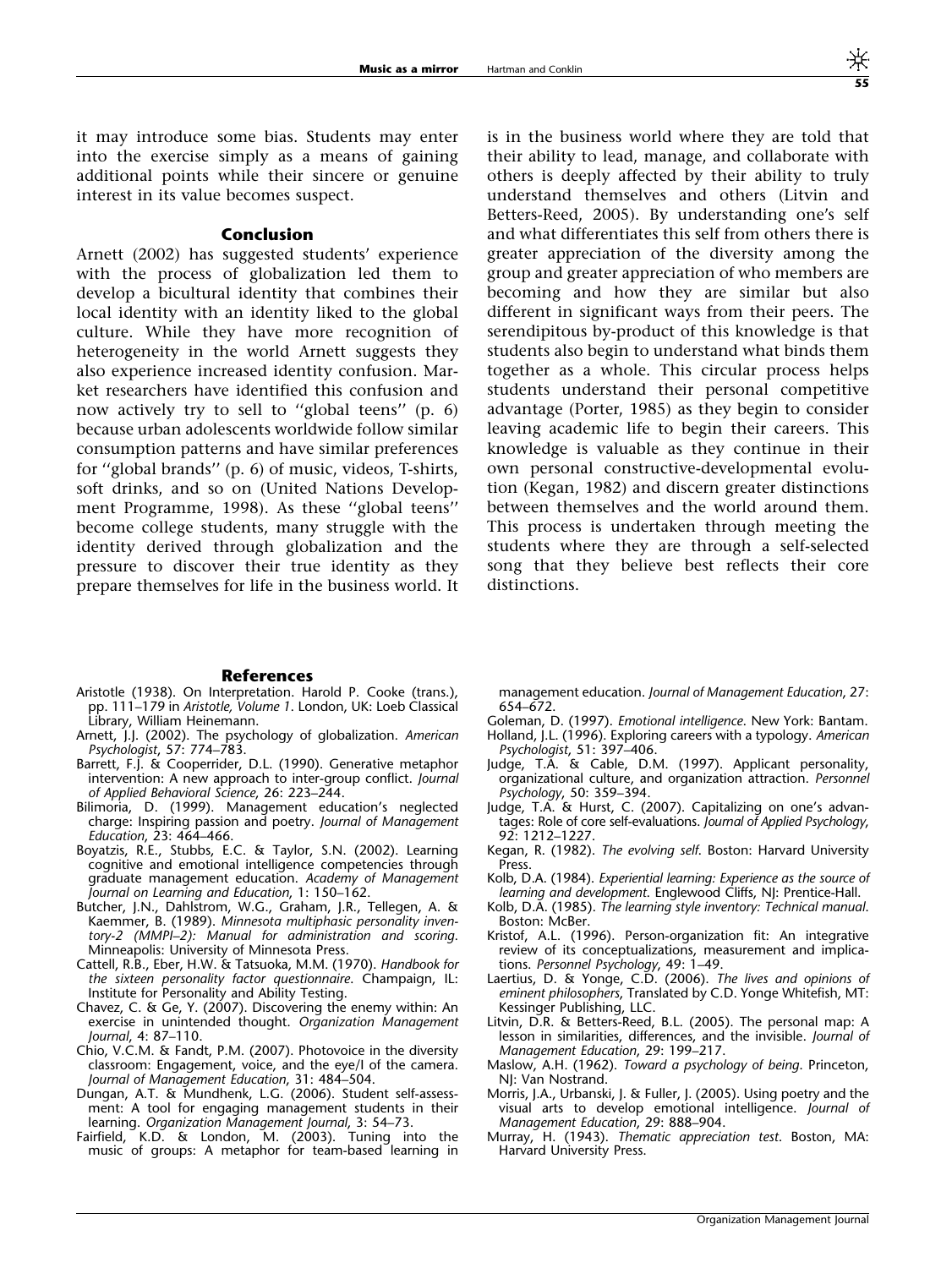- Myers, I.B. & McCauley, M.H. (1985). Manual: A guide to the development and use of the myers-briggs type indicator. Palo Alto, CA: Consulting Psychologists Press.
- New graduates likely to change jobs within five years says Duke's Career Center Director (2007). Retrieved 5 January, 2008, http://www.dukenews.duke.edu/2007/05/career\_tip.html.
- Pineda, R.C. (1999). Poster sessions: Enhancing interactive learning during student presentations. Journal of Management Education, 23: 618–822.
- Porter, M. (1985). Competitive advantage: Creating and sustaining superior performance. New York: The Free Press.
- Rorschach, H. (1921). Psychodiagnostik. (Trans. Hans Huber Verlag. Bern: Germany.
- Rorschach, H. (1942). Psychodiagnostik. Bern, Switzerland: Bircher, (Original work published 1921).
- Srivastva, S. & Barrett, F. (1988). The transforming nature of metaphors in group development: A study in group theory. Human Relations, 41: 31–64.
- Storr, A. (1999). The enigma of music. Journal of the Royal Society of Medicine, 92: 28–34.
- United Nations Development Programme (1998). Human development report. New York: Oxford University Press.
- Wang, C.C. & Burris, M.A. (1997). Photovoice: Concept, methodology, and use for participatory needs assessment. Health Education & Behavior, 24: 367–387.

#### Appendix A

#### Exercise worksheet so other instructors can replicate the activity

Personal theme song reflection questions

- 1. Why does this song represent you?
- 2. What does this song say about your personality?
- 3. What does this song say about your self-esteem?
- 4. What does this song say about your self-efficacy?
- 5. What does this song say about your instrumental and terminal values?
- 6. What does this song say about your abilities?
- 7. What do you think your mom or dad would say about the match between your theme song and your personality?

#### Appendix B

See Table B1.

#### Appendix C

#### Summary of learning objectives and student responses to exercise

#### Leaning objectives

- (1) To encourage participants to engage in selfexploration about their personality and unique qualities.
- (2) To discuss themselves with a peer group to uncover the commonalities and diversity within that peer group.

#### Table B1 Student Feedback and Evidence of Effectiveness

| Question: What did you like about this<br>assignment?                                                                                   | Agree or strongly<br>agree $(n=42)$<br>(%) |
|-----------------------------------------------------------------------------------------------------------------------------------------|--------------------------------------------|
| This assignment caused me to think about my<br>personality.                                                                             | 83.4                                       |
| This assignment helped me become more<br>aware of who I am.                                                                             | 66.7                                       |
| This assignment helped me think about how I<br>am similar to others.                                                                    | 78.6                                       |
| This assignment helped me think about how I<br>am different from others.                                                                | 85.7                                       |
| This assignment has caused me to think about<br>jobs I might like to have.                                                              | 69                                         |
| This assignment has helped me think about<br>the types of work environments where I would<br>be happy.                                  | 69.1                                       |
| After completing this assignment I have a<br>better appreciation of the relevance of being<br>able to express my personality to others. | 83.3                                       |
| I think this assignment will help me better<br>answer questions about myself in a job<br>interview.                                     | 85.7                                       |
| I understand the value of this assignment.                                                                                              | 92.9                                       |
| I think my friends would benefit from<br>completing this assignment.                                                                    | 73.2                                       |
| I think Dr. XXX should continue to use this<br>assignment.                                                                              | 85.7                                       |

(3) To discuss the relationship between self-awareness, personality, and the appropriate career.

#### Student responses related to learning objective 1

- I liked the challenge it posed to me. I have never talked about that song out loud to anyone other than my family and friends. It is very personal to me and represents a lot of times of soul-searching and self-growth. So I feel like I let a few more people get to know me a little bit better. This assignment was also very challenging because I needed to express what it is that makes me who I am. That is always difficult. So I appreciated the chance to learn about myself as well as my classmates.
- I liked the fact that it forced me to look at myself and make some honest descriptions about myself. It is good to do self analysis, especially for me. As I approach graduation I am having some trouble narrowing my field of focus.
- I thought that this assignment really made you reflect about who you are.